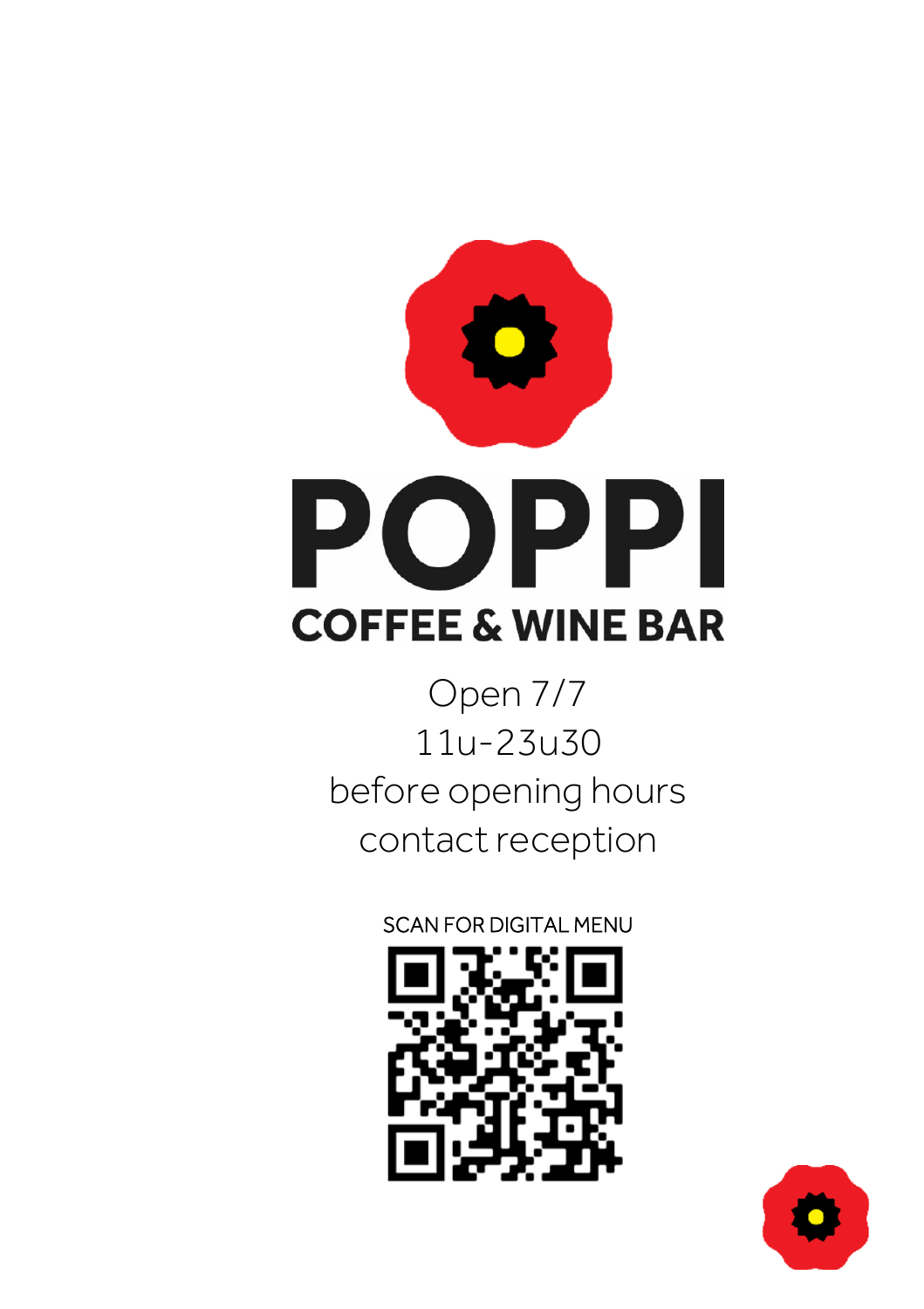# **Summer Cocktails**

| Raspberry Cosmopolitan<br>Homemade raspberry infused vodka, caramelized drunk raspberry<br>*Sweet & Sour*          | 13 |
|--------------------------------------------------------------------------------------------------------------------|----|
| Strawberry mojito<br>Homemade strawberry infused rum, drunk strawberries<br>*Sweet & Refreshing*                   | 13 |
| <b>Forest berry</b><br>Hendricks gin, St-Germain, pomegranate<br>*Delicate & Soft*                                 | 13 |
| Frozen War<br>Bourbon, Cointreau, Rum, Tequila, Blue Curaçao, honey and lemon<br>(Maximum 1 Frozen war per person) | 15 |

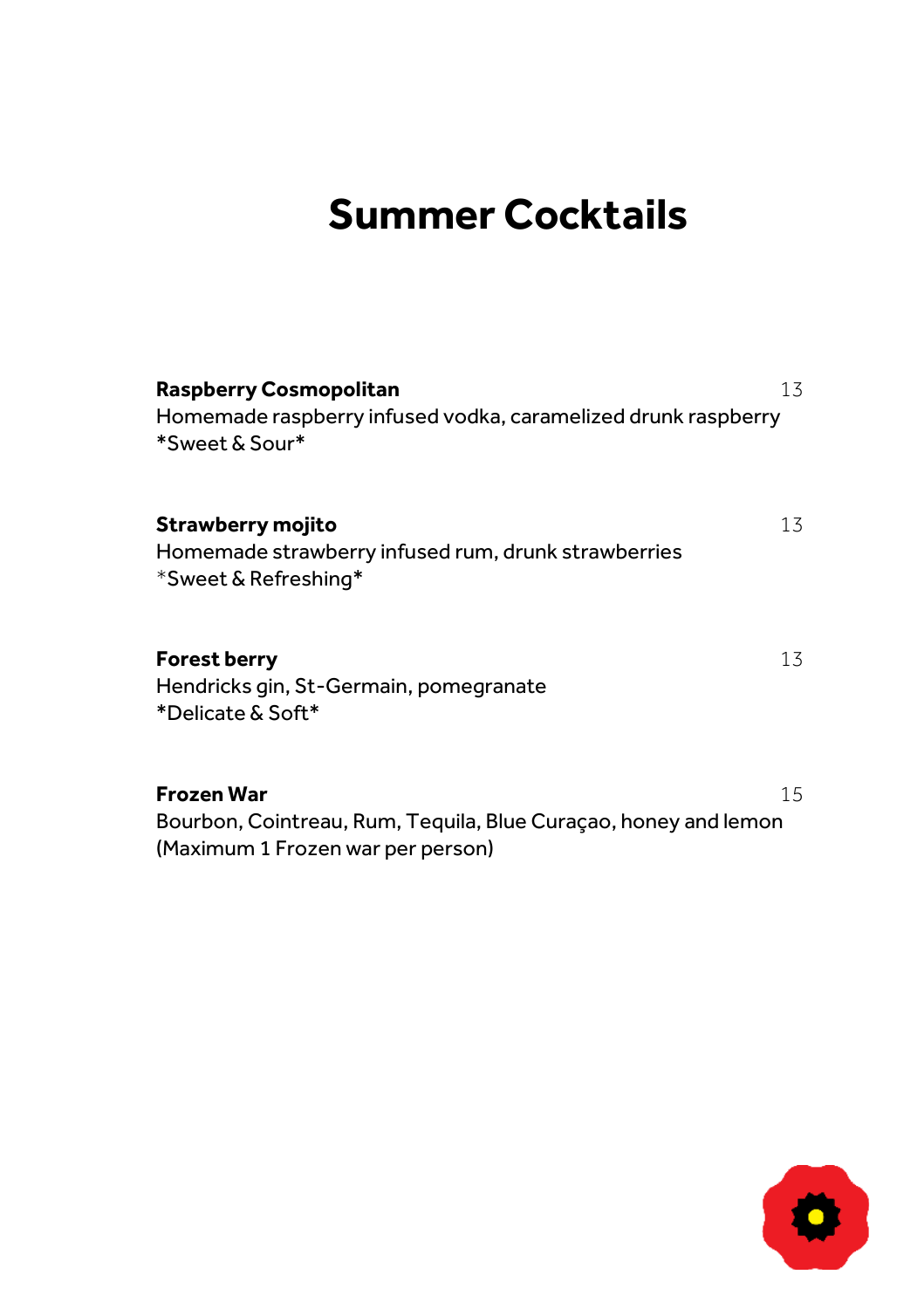# **FRISDRANKEN | SOFT DRINKS**

| Vittel                        | $0.25L$ 3.5 $\bigcup$ 0.5L 6.5 |     |
|-------------------------------|--------------------------------|-----|
| San Pellegrino                | $0.25L$ 3.5 $\vert$ 0.5L 6.5   |     |
| Pepsi   Pepsi Max             |                                | 3.6 |
| 7 Up                          |                                | 3.6 |
| Orangina                      |                                | 3.9 |
| Ice tea                       |                                | 3.9 |
| Looza Orange   Tomato   Apple |                                | 4.2 |
| Fever Tree Tonic              |                                | 4.2 |
| Fever Tree Ginger Ale         |                                | 4.2 |

# **WARME DRANKEN | HOT DRINKS**

| Espresso        | 4   |
|-----------------|-----|
| Double Espresso | 5   |
| Café Lungo      | 4   |
| Décaffeïne      | 4   |
| Americano       | 4   |
| Cappuccino      | 4.5 |
| Latte Macchiato | 4.5 |
| Thee $ $ Tea    | 45  |

# **BIEREN | BEERS**

| Stella Artois (vat   draft) | 5.2%  | 33cl 4.5   50cl 6 |
|-----------------------------|-------|-------------------|
| Kwak (vat   draft)          | 8.4%  | 6                 |
| Leffe blond (vat $ $ draft) | 6.6%  | 33cl 6<br>50cl 9  |
| Karmeliet (vat   draft)     | 8.4%  | 5.5               |
| Jupiler 0% alcohol          | 0.0%  | 4                 |
| Kriek Bellevue              | 5.2%  | 4.5               |
| Hoegaarden wit              | 4.9%  | 4.5               |
| Sint-Bernardus Abt 12       | 10.0% | 6.5               |
| La Trappe Dubbel            | 7.0%  | 6                 |
| La Trappe Quadrupple        | 10.0% | 7                 |
| Westmalle Triple            | 9.5%  | 6                 |
| Duvel                       | 8.5%  | 5.5               |
| Delirium Tremens            | 8.5%  | 6.5               |

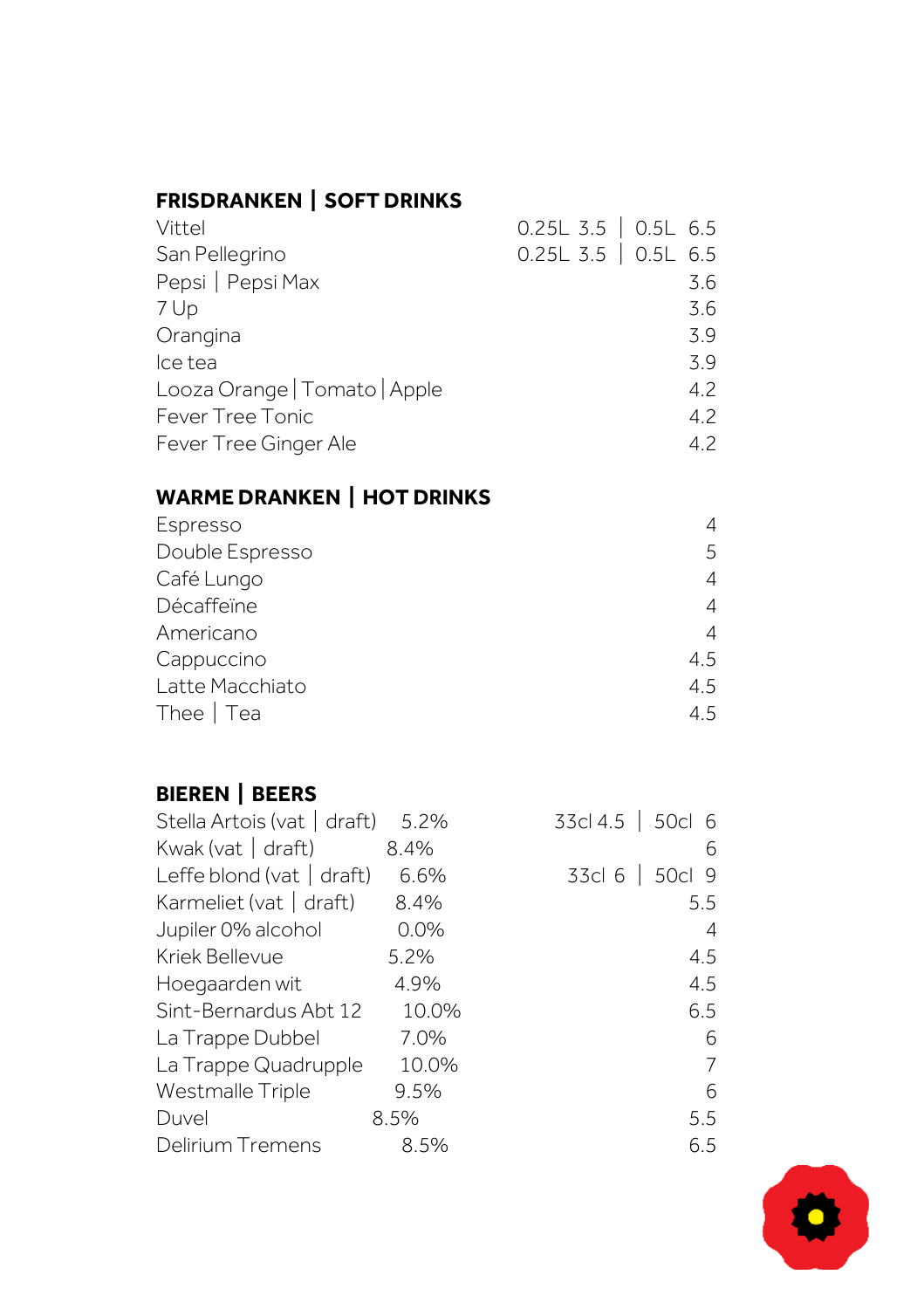# **APERITIEVEN | APERITIFS**

| <b>Aperol Spritz</b>   | 10  |
|------------------------|-----|
| Lillet                 | 6   |
| Campari                | 6   |
| Campari soda   Orange  | 9.5 |
| Porto white   red      | 6   |
| <b>Sherry Dry</b>      | 6   |
| Kir                    | 6.5 |
| Kir Royal              | 13  |
| Martini Bianco   Rosso | 6   |
| Pineau des Charentes   | 6   |
| Picon Vin Blanc        | 6   |
| Ricard                 | 6   |

### **COCKTAILS**

| Old fashioned                      | 12.5 |
|------------------------------------|------|
| Cosmopolitan                       | 12.5 |
| Mojito                             | 11   |
| Moscow Mule                        | 11   |
| Espresso Martini                   | 12   |
| Negroni                            | 12   |
| <b>Bloody Mary</b>                 | 12   |
| Vodka Soda Special                 | 11.5 |
| Raspberry shot                     | 8    |
| Mocktail 0% alcohol                | 9    |
| Copperhead 0% alcohol              | 12   |
| ** All juices are fresh squeezed** |      |

# **BUBBELS | BUBBLES**

| Cava Belisco          |             | $8 \mid 38$ |
|-----------------------|-------------|-------------|
| Champagne Palmer Brut | $13.5$   72 |             |

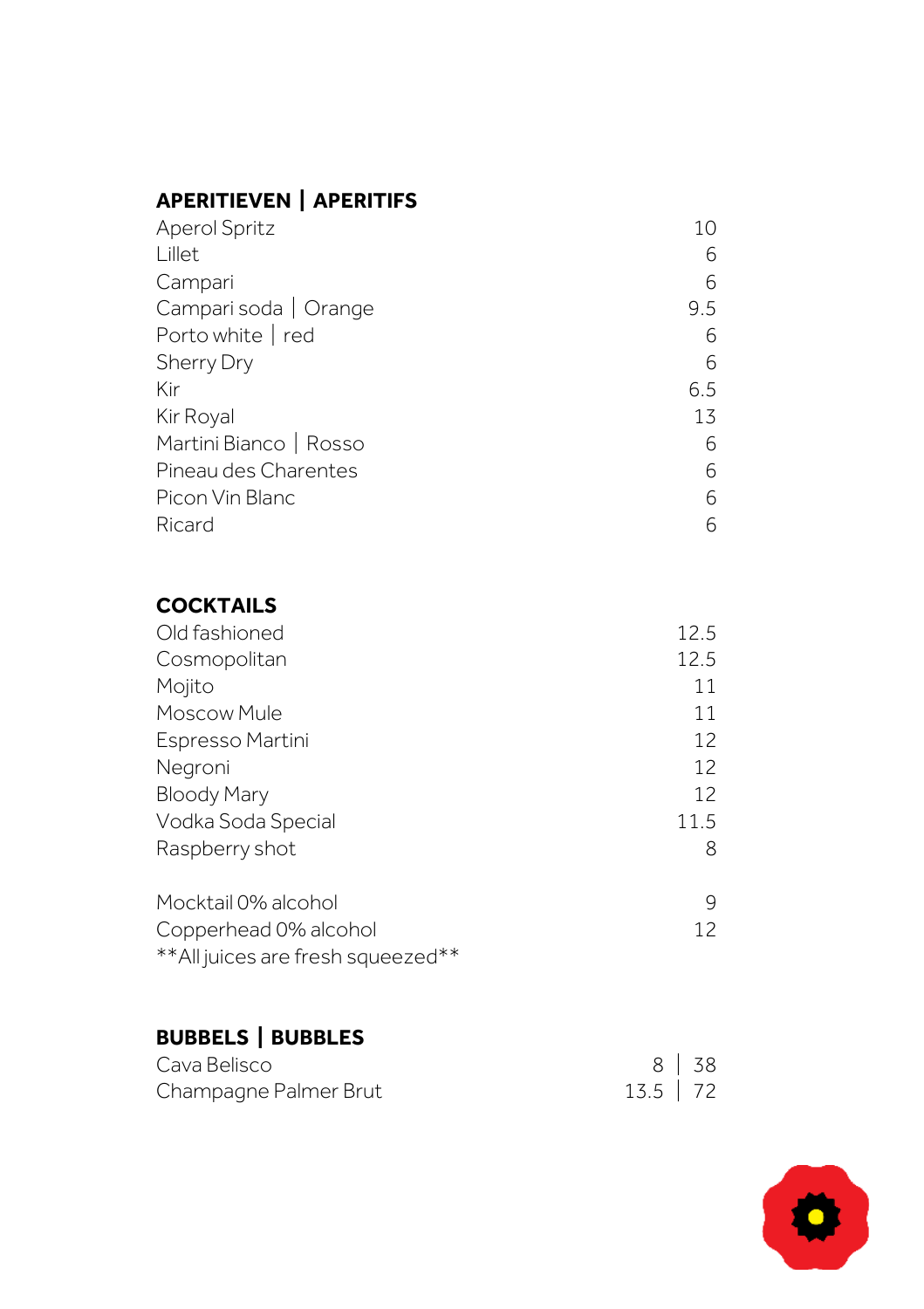# **WITTE WIJN | WHITE WINE**

| Kleine Zalze   Sauvignon blanc   South-Africa | $6.8$   34  |
|-----------------------------------------------|-------------|
| La Croix Belle   Chardonnay   France          | $7.8$   39  |
| Quercus   Pinot Grigio   Slovenia             | $8.6$   43  |
| Domaine des Rabichatte Pouilly fume   France  | $11.5$ 57   |
| Bourgogne Jacobins Chardonnay   France        | 13   65     |
| Backsberg Late Harvest   sweet   South-Africa | $7 \mid 35$ |

# **ROSÉ WIJN | ROSE WINE**

| La Croix Belle   Rosé   France |  | 7.8 39 |  |
|--------------------------------|--|--------|--|
|--------------------------------|--|--------|--|

# **RODE WIJN | RED WINE**

| Villa Mansay   Syrah Cabernet   France          | $6.8$   34 |             |
|-------------------------------------------------|------------|-------------|
| La croix Belle   Caringole   France             | $7.8$   39 |             |
| Muriel Rioja Gran Reserva Tempranillo   Spanje  |            | $8 \mid 39$ |
| Mendel Lunta   Malbec   Argentina               |            | 10 50       |
| La Croix Bellevue   Lalande de Pomerol   France |            | 14   70     |

#### **STERKE DRANKEN | SPIRITS Gin**

| uu                        |     |
|---------------------------|-----|
| Hendrick's                | 10. |
| The Ghentist (local)      | 14  |
| Monkey47                  | 14  |
| Gin mare                  | 11  |
| $+$ Fever Tree Tonic $+3$ |     |
|                           |     |

# **Rum**

| Kraken brown rum     | 12  |
|----------------------|-----|
| Bacardi Carta Blanca |     |
| Zacapa 23            | 155 |

### **Wodka**

| Ketel one  | 10 |
|------------|----|
| Grey Goose | 13 |

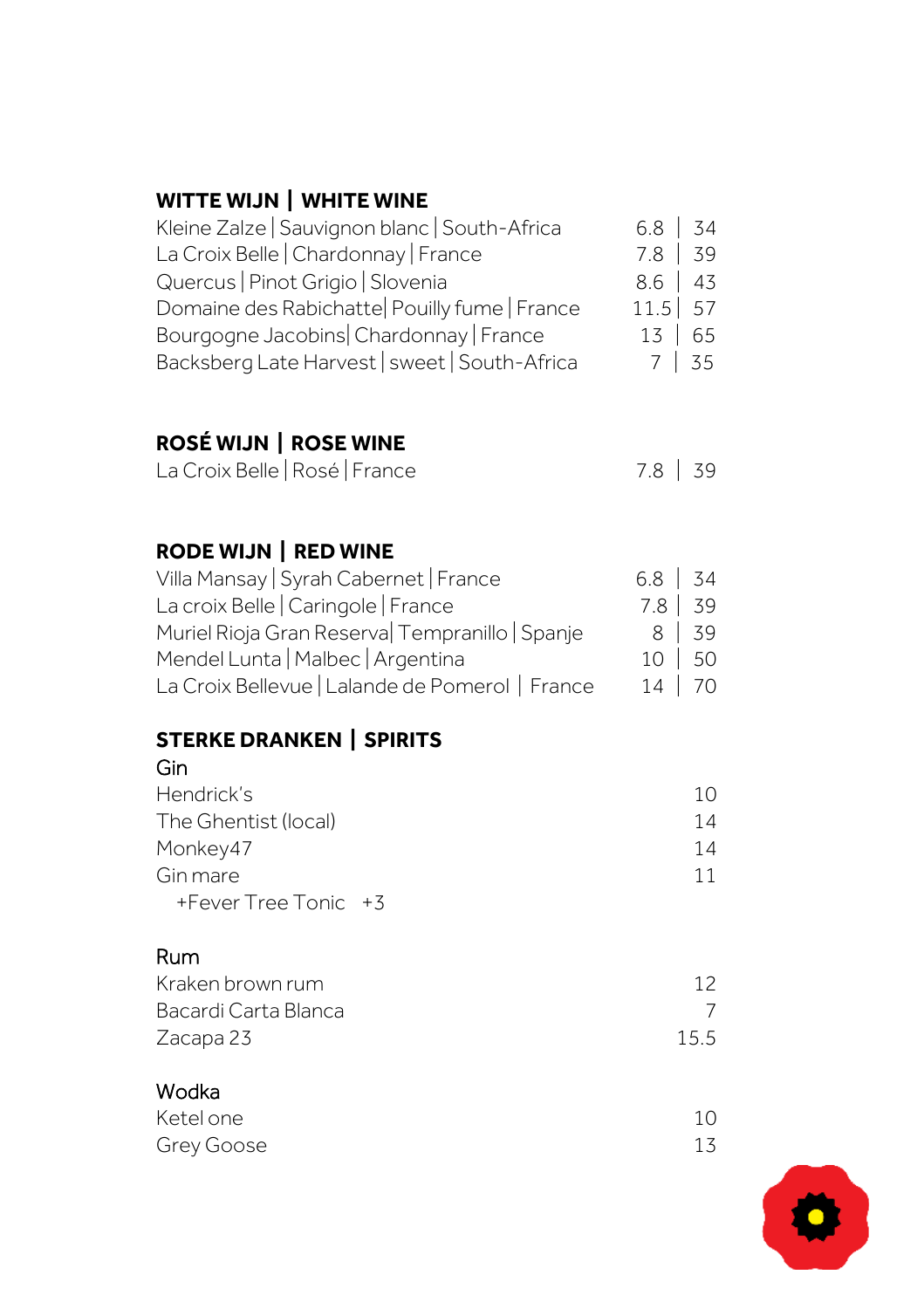### **Whiskey**

| Johnnie Walker Red Label               |      |
|----------------------------------------|------|
| Johnnie Walker Black label             | 9    |
| Johnnie Walker Blue Label              | 45   |
| Jack Daniels Tennessee Whiskey         | 9    |
| Four Roses Bourbon                     | 8.8  |
| Lagavulin                              | 17   |
| Laphroaig 10y Single Malt whisky       | 18   |
| Glenfiddich 12y old Single Malt whisky | 11   |
| Singleton Malt Master's Selection      | 12.5 |

# **Liquors**

| Cointreau         | q   |
|-------------------|-----|
| Amaretto          | q   |
| <b>Baileys</b>    | 6   |
| Kahlua            | 6   |
| Dom Benedictine   | 10  |
| Mandarin Napoleon | 8.5 |
| Sambuca           | 9   |

# **Digestif**

| Calvados XO          | 11  |
|----------------------|-----|
| Grappa               | q   |
| Armagnac             | 9   |
| Jenever Jong   Young | 6.5 |
| Jenever Oud   Old    | 7.5 |
| Otard VS             | 7.5 |
| Otard VSOP           | 11  |
| Tequila Don Julio    | 11  |
|                      |     |

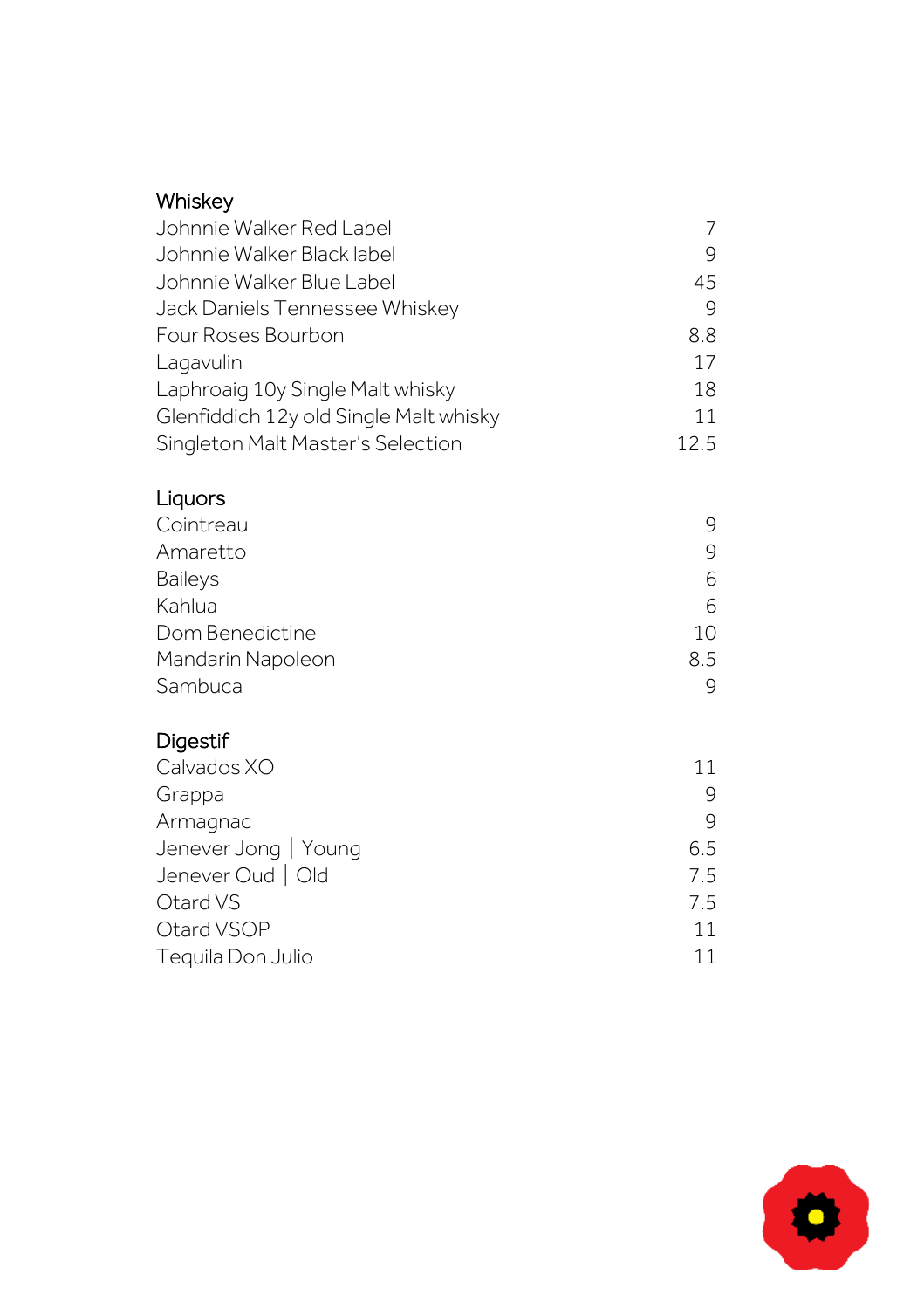### **KOUDE HAPJES / COLD BAR BITES**

| Olijven<br>Mix of olives                                                                                      | .5 |
|---------------------------------------------------------------------------------------------------------------|----|
| Gandaham, vers gesneden op de Berkel<br>Dried 'Ganda' ham, freshly sliced on the Berkel                       | 9  |
| Kaasplankje met rozijnenbrood en chutney<br>Cheese platter with toast and chutney                             | 16 |
| Mix van Bar Bites koud<br>Mix of Cold Bar Bites                                                               | 15 |
| <b>WARME HAPJES / HOT BAR BITES</b>                                                                           |    |
| Spicy aardappelpartjes met huisgemaakte dressing<br>Spicy Potato wedges with a homemade dressing              | 5  |
| Pizza Blanche – Emmental – Truffel – Mosterdsla<br>White Pizza - Emmental - Truffel - Mustard Lettuce         | 12 |
| Gelakt buikspek – Sesam zaadjes – Sriracha<br>Lacquered pork belly - Sesame seeds - Sriracha                  | 12 |
| Kroketjes van courgette en jalapeño - kruidenmayonaise<br>Zucchini and jalapeño croquettes - Herbs mayonnaise | 10 |
| Mix van warme hapjes<br>Mix of Hot Bar bites                                                                  | 20 |

---

Laatste bestelling keuken: 21:45 | Last order kitchen: 9.45pm

Alle vermelde prijzen zijn in euro en incl. btw. | All prices are in euro and incl. VAT. Wij houden graag rekening met uw dieetvereisten en/of allergenen. | We are happy to take your dietary requirements and/or allergens into account.

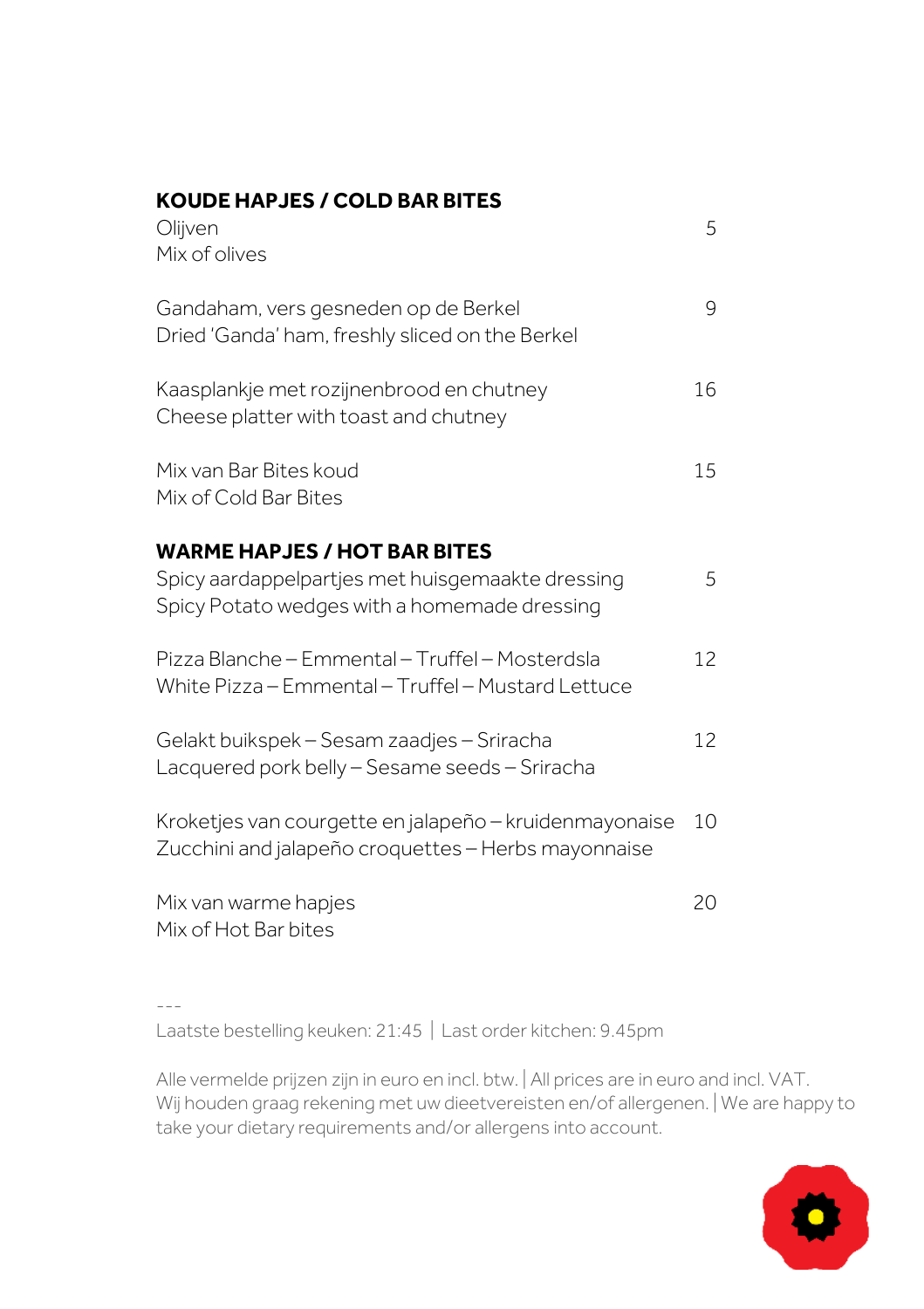### **VOORGERECHTEN / STARTERS**

| Gerookte zalm met z'n garnituur en toast<br>Smoked salmon with its garnish and toast                                                  | 21       |
|---------------------------------------------------------------------------------------------------------------------------------------|----------|
| Garnaalkroketjes 2 stuks met dille mayonaise<br>Shrimp croquettes 2 pieces with a dill mayonnaise                                     | 18       |
| Soep van de dag met een broodje<br>Soup of the day with bread                                                                         | 10       |
| <b>SALADES / SALADS</b><br>Caesar Salade met kip en bacon<br>Caesar Salad with chicken and bacon                                      | 21       |
| Mediterane salade met steak<br>met haloumi<br>Mediterranean salad with steak<br>with halloumi                                         | 29<br>22 |
| <b>HOOFDGERECHTEN / MAIN COURSES</b><br>Marriott Beef Burger met Belgische frietjes<br>Marriott Beef Burger with Belgian Fries        | 24       |
| Marriott Club Sandwich met Belgische frietjes<br>Marriott Club Sandwich with Belgian Fries                                            | 22       |
| Irish Prime Filet Pur 250gr   8.80z<br>Met kruidenboter, slaatje en Belgische frietjes<br>With herb butter, a salad and Belgian Fries | 29       |
| Catch of the day Fish<br>Catch of the day Fish                                                                                        | 26       |
| Vegetarische Lasagne<br>Vegetarian lasagne                                                                                            | 20       |